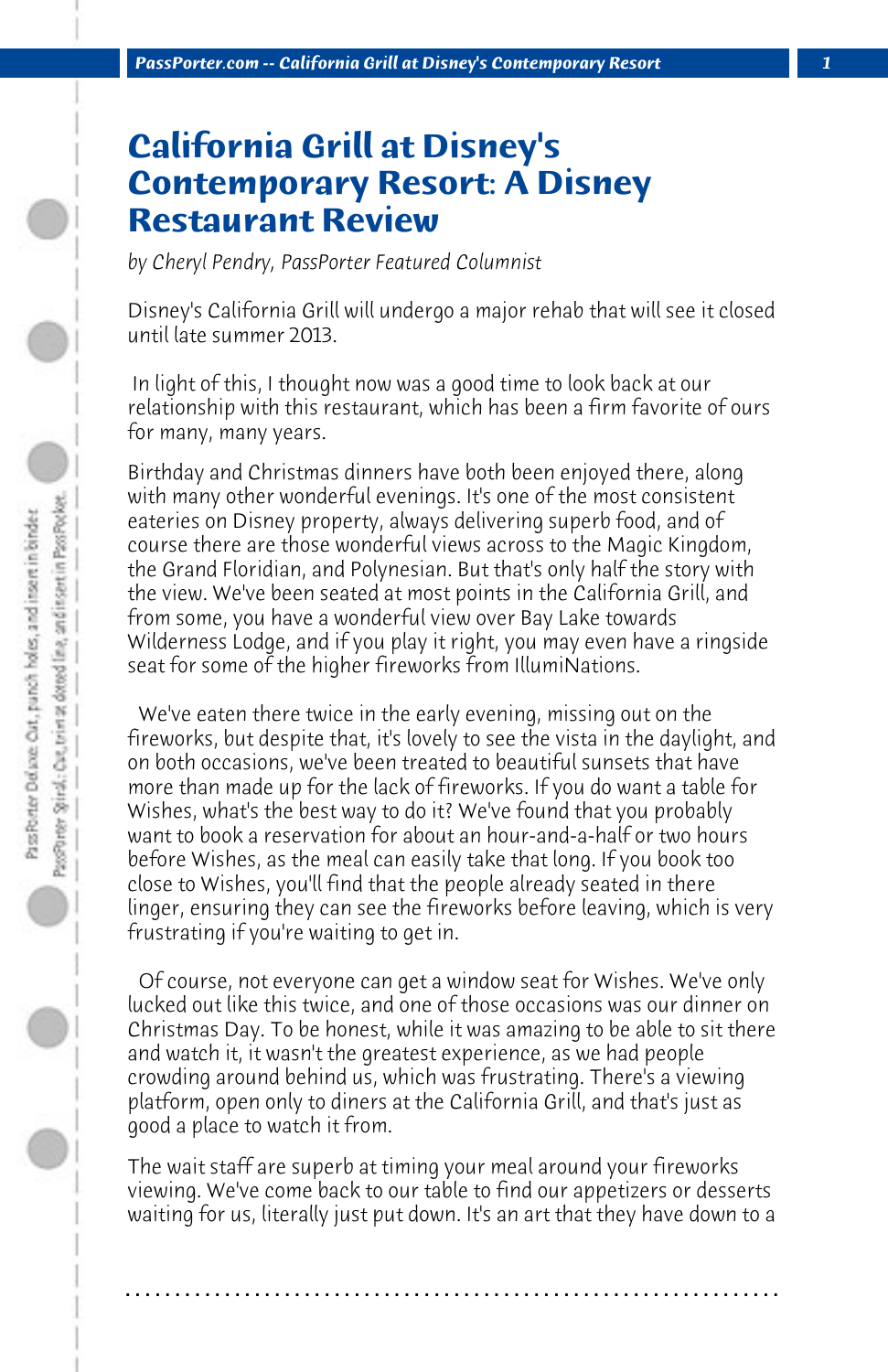tee.

 So what keeps drawing us back to this beloved restaurant? Well, I'd be lying if I said anything else; the food is the main draw. The inventive menu changes all the time, so there's no guarantee of what you'll find on it, but I can guarantee that there will be some old favorites, particularly the selection of flatbreads and sushi. Let's hope that doesn't change during the rehab, as we always enjoy ordering both and sharing them between us.

 Entrees we've enjoyed have been wide ranging, as it really does just depend what's on the menu that night. However, if there isn't anything that takes your fancy, don't despair. There are first courses, and in the past, I've had two of those, rather than an entree, and that's been plenty for me. You can also make changes to the meal that's offered, such as asking for a different sauce, as most dishes are cooked from scratch. I doubt that's something they'll change during the rehab.

 There is one dessert that's something of a signature dish, and I hope that remains the case when the California Grill re-opens in the summer, otherwise I'm going to be one very disappointed diner That's the warm Valrhona chocolate cake with its molten center. It's been served up with raspberry sauce and raspberry ice cream for as long as I can remember, although a server told us that there have been other combinations. As far as I'm concerned, this is perfection on a plate, so Disney, take note, and don't mess with this dish!

 Almost without exception, the servers here are some of the best you'll find at Disney. They're knowledgeable about the menu, the wine list, and can always come up with perfect suggestions, as I've found many times before when I've been debating about which bottle or glass of wine to get with our meal. It really is the place to get to know your server. We've found out so many fascinating things over the years from talking to them, as they have the time to interact with you here. We've also been impressed by how much attention you get from managers, checking on your experience. Sure, it doesn't happen on every visit, but when it does, it's a nice extra touch.

 Whatever you do, if you do dine here, allow plenty of time, particularly if you have something to go on to later in the evening. A meal can easily last a good couple of hours, and we've been caught out a couple of times before, when dining here has taken longer than we anticipated it would.

 I'm going to be fascinated to see what changes they make over the next few months to the California Grill. I personally hope that too much doesn't change, as this is one of those places that delivers every time we

**. . . . . . . . . . . . . . . . . . . . . . . . . . . . . . . . . . . . . . . . . . . . . . . . . . . . . . . . . . . . . . . . . .**